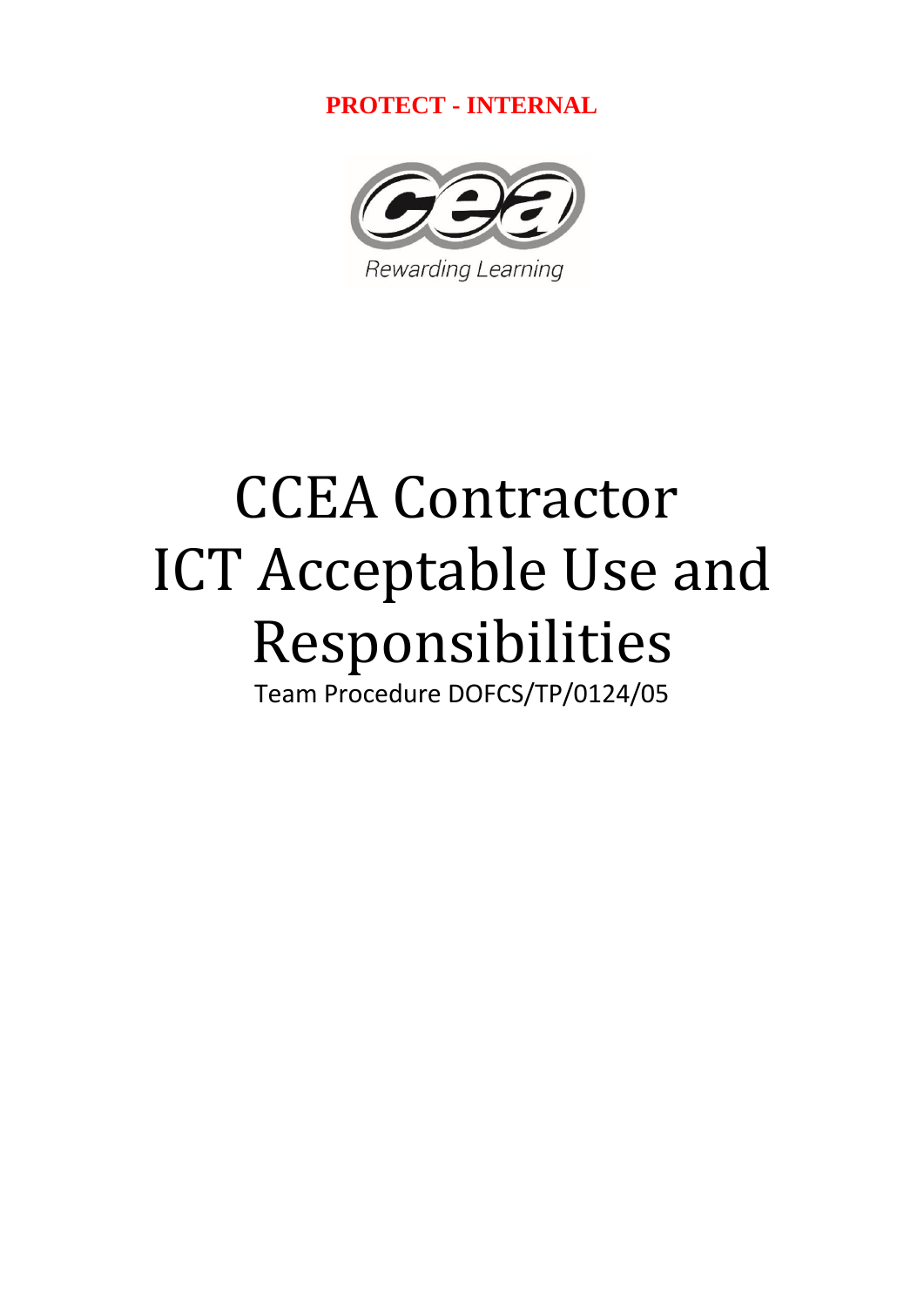*Once printed this version will be uncontrolled. Please refer to the Hub for the current version.*

#### **Contents**

|  | 11. Reporting Responsibilities - Security Incidents_____________________________ | $\overline{7}$ |  |
|--|----------------------------------------------------------------------------------|----------------|--|

#### **Document Control**

| Date             | Version | Update                                                              | Author                 | Reviewer(s) |
|------------------|---------|---------------------------------------------------------------------|------------------------|-------------|
| 10/01/14         | 1.00    | Created based on existing<br>informal policy document               | Andrew Bruce           | Gerry Byrne |
| 26/01/15         | 1.00    | Annual Check - no change                                            | Andrew Bruce           | Gerry Byrne |
| 16/12/15         | 1.00    | Annual Check - no change                                            | Andrew Bruce           | Gerry Byrne |
| 21/02/17         | 1.00    | Annual Check - no change                                            | Andrew Bruce           | Gerry Byrne |
| 21/04/18         | 1.00    | Annual Check - no change                                            | Andrew Bruce           | Gerry Byrne |
| 20/09/18         | 3.00    | Template changed.<br>Wording updated on<br>section 10               | Johnathan<br>Cushenan  | Gerry Byrne |
| 26-09-19         | 4.00    | Added specific reference to<br>ICT contractors in scope<br>section. | <b>Martin Donnelly</b> | Gerry Byrne |
| <b>June 2020</b> | 5.00    | BA- new directorate<br>referencing added to<br>procedure            |                        |             |
| 30/10/20         | 5.00    | Annual review no change                                             | M Montgomery           | M Donnelly  |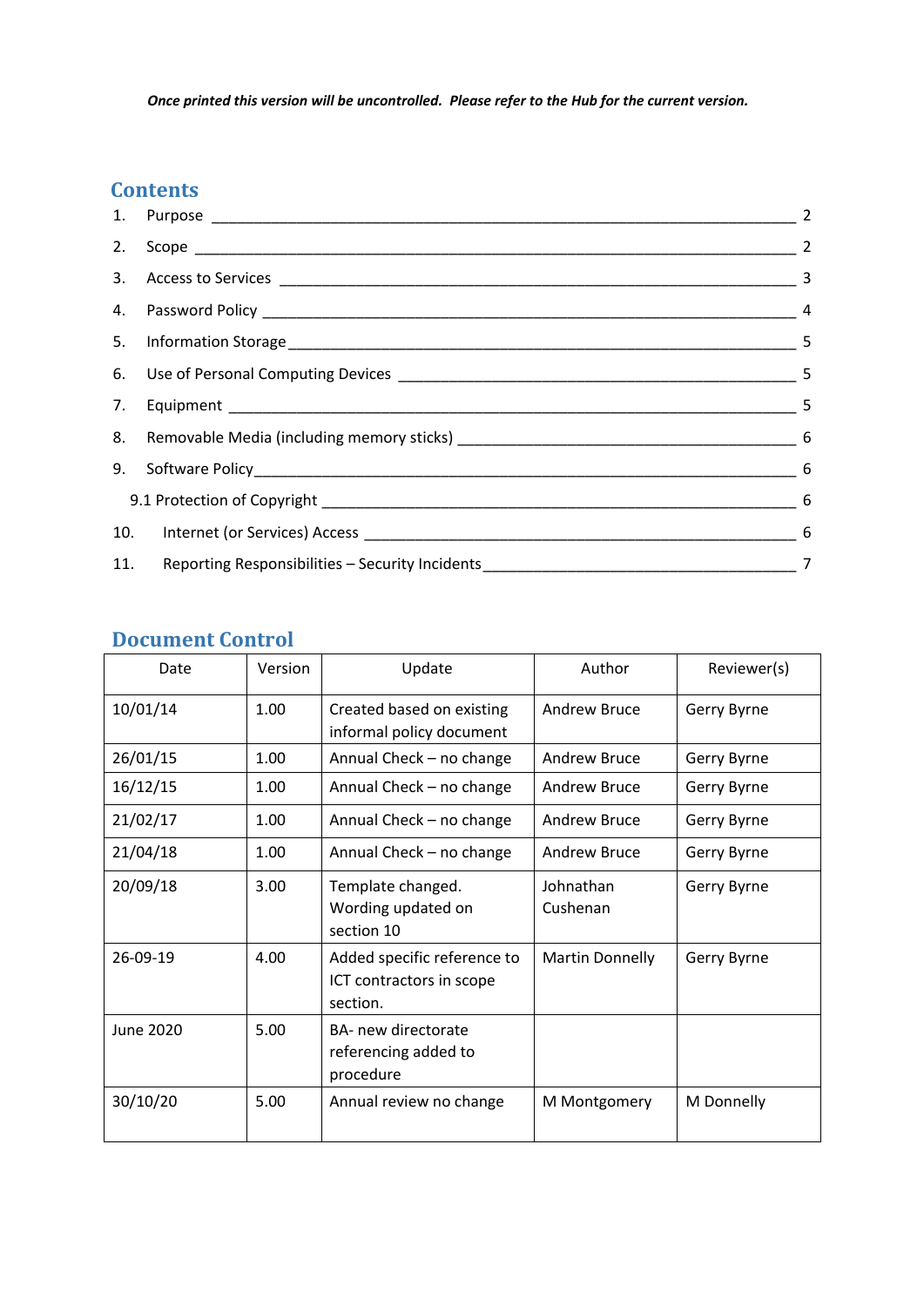#### <span id="page-2-0"></span>**1. Purpose**

The purpose of this policy is to provide clarity on what is acceptable use of CCEA-provided ICT services, and the responsibilities that a contractor undertakes when these services are used.

Compliance with the policy is mandatory. Non-compliance with this policy may result in disciplinary action up to and including termination of contract.

Suppliers are responsible for providing their own hardware, software and internet access as outlined in their Contract.

#### <span id="page-2-1"></span>**2. Scope**

This policy covers the following areas:

- Access to Services
- Management of Passwords
- Mobile Working
- Removable Media
- Malicious Software

This policy relates to all Contract for Services Suppliers including:

- Senior Examining and Moderating Teams
- Examiners and Moderators
- Professional Associates (including ICT contractors)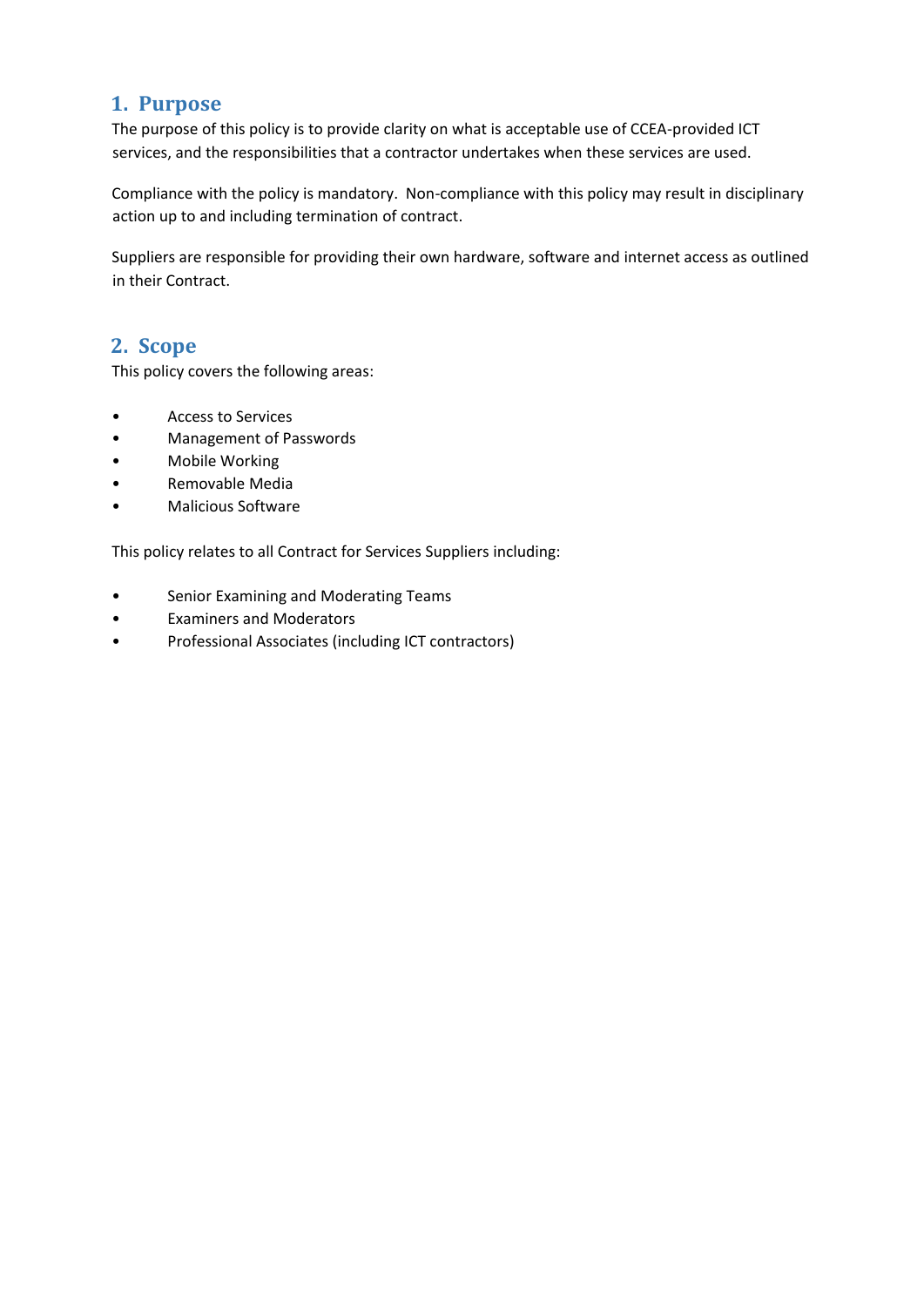#### <span id="page-3-0"></span>**3. Access to Services**

CCEA provides access to ICT services purely for business purposes. Suppliers must not attempt to access any applications, data, information or other services that are not directly related to their role. Please note the following points:

- Suppliers shall not have access privileges in excess of those required for the efficient conduct of their work for CCEA.
- Suppliers must not make any deliberate attempt to access any data beyond their access privileges.
- Privileges shall be reviewed on a regular basis to ensure that they are still required.
- Each individual user of an information system or computer application will be provided with unique login details (username and password), so that all user actions are accounted for.
- Administrator access to network, operating system, system utility or other high-stakes systems will be provided only to named and qualified parties and permission for this access will be provided in writing.

All access by Suppliers carrying out work for, or on behalf of, the CCEA ICT department will be governed by the CCEA Third Party Access policy and Suppliers may be required to sign a confidentiality agreement.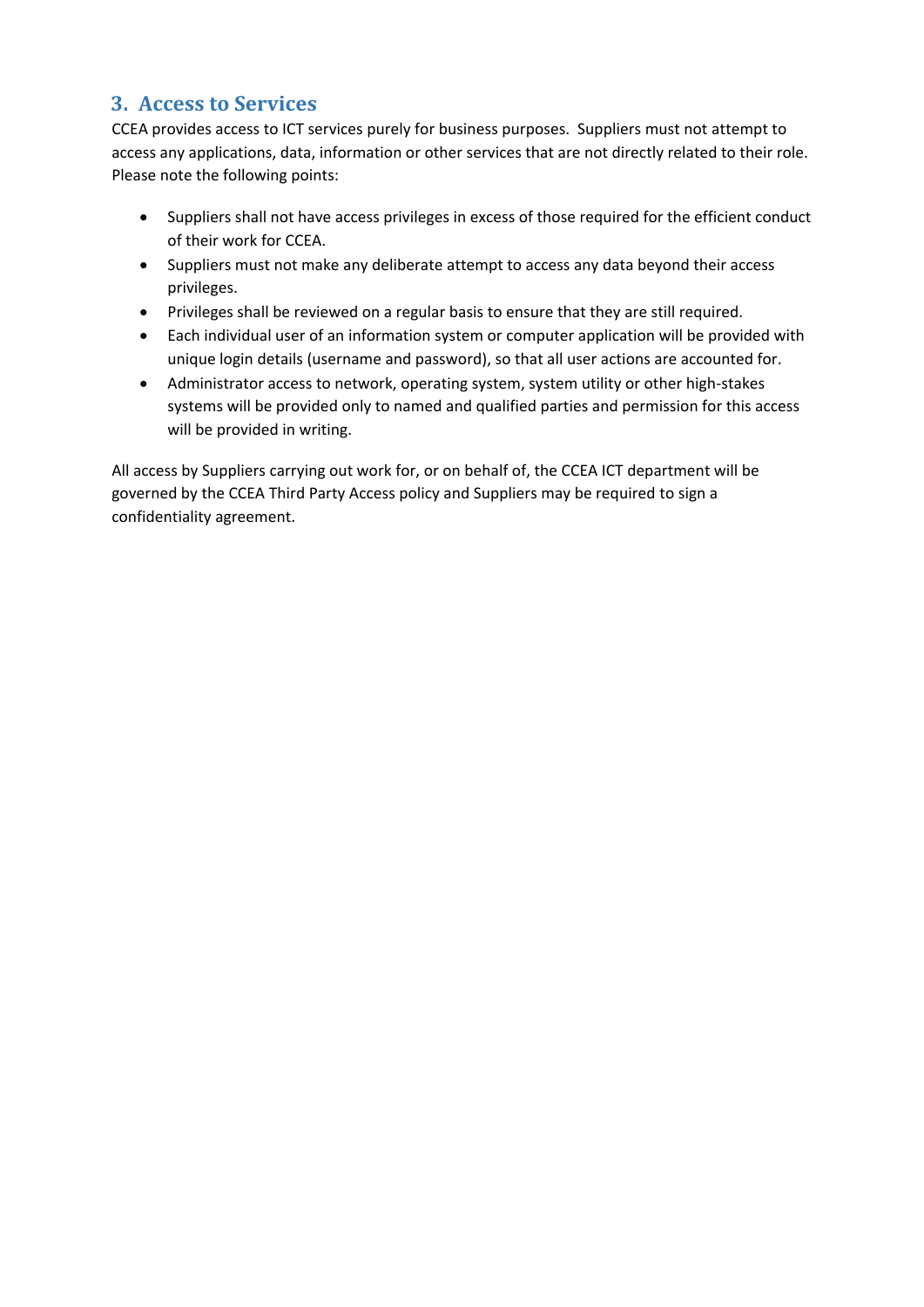#### <span id="page-4-0"></span>**4. Password Policy**

Use of passwords is the main information security method used by CCEA and therefore it is essential for all contractors to manage these correctly. The following points form CCEA's policy on password management:

- All workstations in use for CCEA business must be locked with a password if left unattended.
- Passwords must be kept confidential. Even basic access rights may provide a means for a malicious attack to exploit CCEA's systems. Please remember that it is important that no one knows or can guess your password. Treat your password like a bank PIN. Do not tell anyone. Do not 'lend out' your password.
- A password must be changed if compromised.
- A password must not be re-used.
- Any queries about passwords or general computer security issues should in the first instance be referred to the Centre and Examiner Support team.
- Make sure the password you choose can be easily remembered. The first few days after you change your password are when you are likely to forget it. Do NOT ever write down your passwords.
- Users must change passwords every 30 days. Many CCEA systems will prompt the user to do this.

Guidance on password construction is set out below:

#### **Password recommendations**

- Avoid the use of common words.
- Avoid the use of easily guessed passwords such as family names, pets and car registration numbers. Passwords may not contain your username or any part of your full name.
- No blank spaces are allowed.
- Passwords must contain characters from any 3 of the following 4 lists:
	- o 0-9 (Numeric)
	- o A-Z (Uppercase)
	- o a-z (Lowercase)
	- o Special keyboard characters e.g. \*%£\$!&
- Substitute a '5' or a '\$' for the letter 'S', or use a numeric '0' instead of the letter 'O', or use '4' instead of 'for', or '2' instead of 'to', etc…
- Passwords must not be less than eight characters long.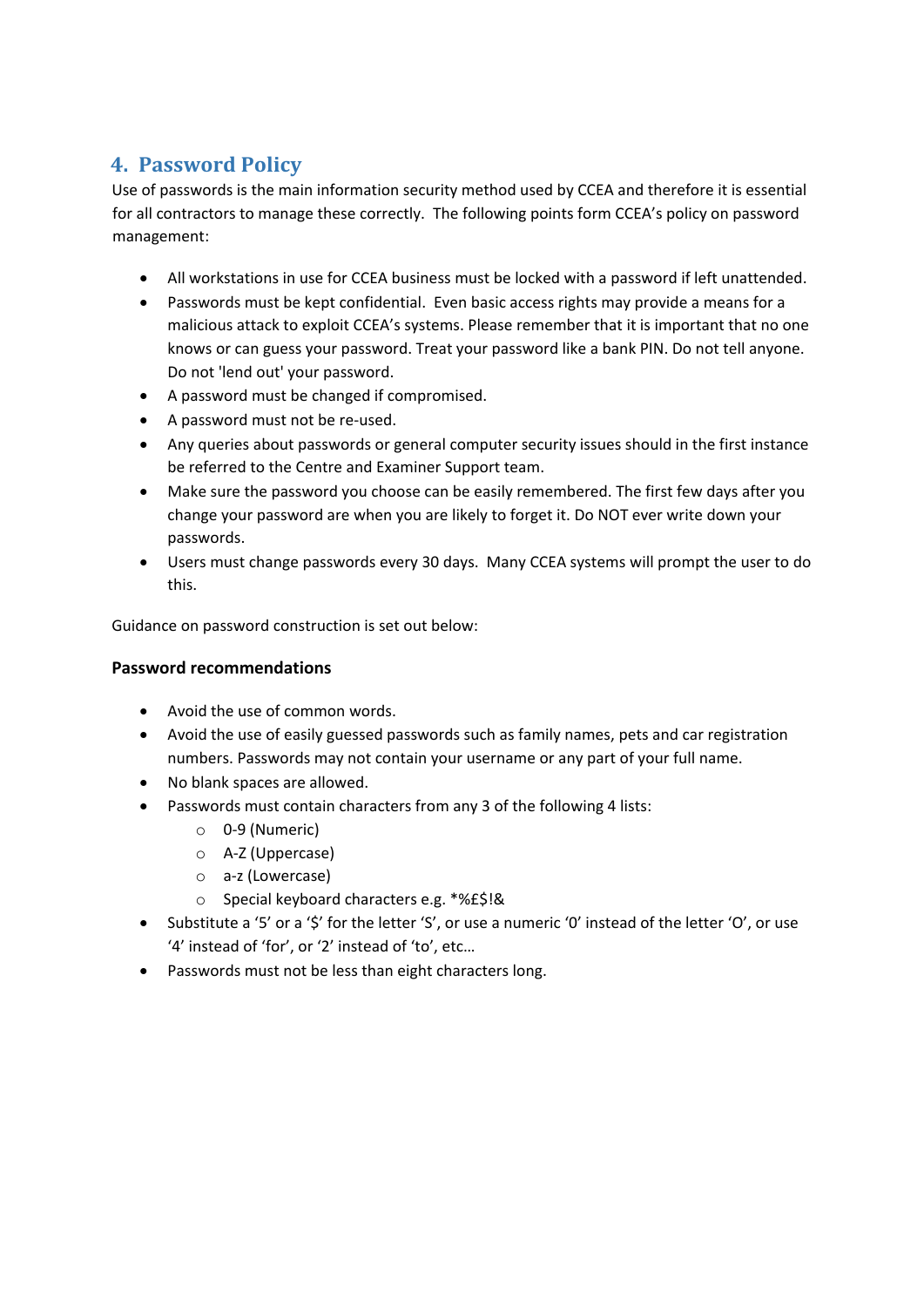# <span id="page-5-0"></span>**5. Information Storage**

To maintain information systems, and also comply with relevant legislation such as the Data Protection Act, CCEA reserves the right to take appropriate maintenance and security measures. It is, therefore, important that you make note of the following:

- You must not take any action, which may damage the system or service supplied by CCEA or any information/data stored on CCEA systems.
- Information saved on the computer system or service supplied by CCEA is not private. Although it may be invisible to other employees, it can be accessed by authorised CCEA staff.
- Due to rules on data protection you should not store any personal information relating to a living individual other then yourself, or information that is subject to an obligation of confidentiality without proper authority to do so.
- The CCEA network is monitored routinely and all activities are logged and can be investigated should the need arise.
- Sensitive or confidential information in digital form may only be transmitted via CCEA approved systems.

# <span id="page-5-1"></span>**6. Use of Personal Computing Devices**

- It is the responsibility of a supplier to ensure that specific controls against malicious software are in place e.g. personal firewall, virus scan/protection products.
- It is responsibility of a supplier to make sure that data pertaining to their work for CCEA held on personal computing devices is adequately protected against theft, loss or corruption.

# <span id="page-5-2"></span>**7. Equipment**

For specific purposes such as Visiting Assessment/Visiting Moderation etc, CCEA may provide equipment that will assist in carrying out the duties of the post. This may include digital recorders, cameras or computing devices and will be provided only where CCEA deems there to be a business need. The use of any CCEA equipment for information storage or processing outside CCEA's premises will be authorised by CCEA under the conditions listed below. Authorisation may be revoked at any time.

- The equipment must be used solely for CCEA business use.
- The supplier shall be fully responsible for the safekeeping and security of any CCEA equipment loaned to him/her.
- The equipment must be protected against theft. For example it must not be left unattended, particularly in public places.
- Manufacturers' instructions for protecting loaned equipment should be observed at all times, e.g. protection against exposure to strong electromagnetic fields.
- All contractors shall return all of the CCEA equipment in their possession upon termination of their contract or immediately on request from CCEA.
- The disposal of CCEA equipment may only be carried out by CCEA.
- No user may install any software onto any CCEA systems or upgrade them in any way.
- Contractors must take great care when downloading or receiving information and files from the Internet to safeguard against both malicious code and also inappropriate material.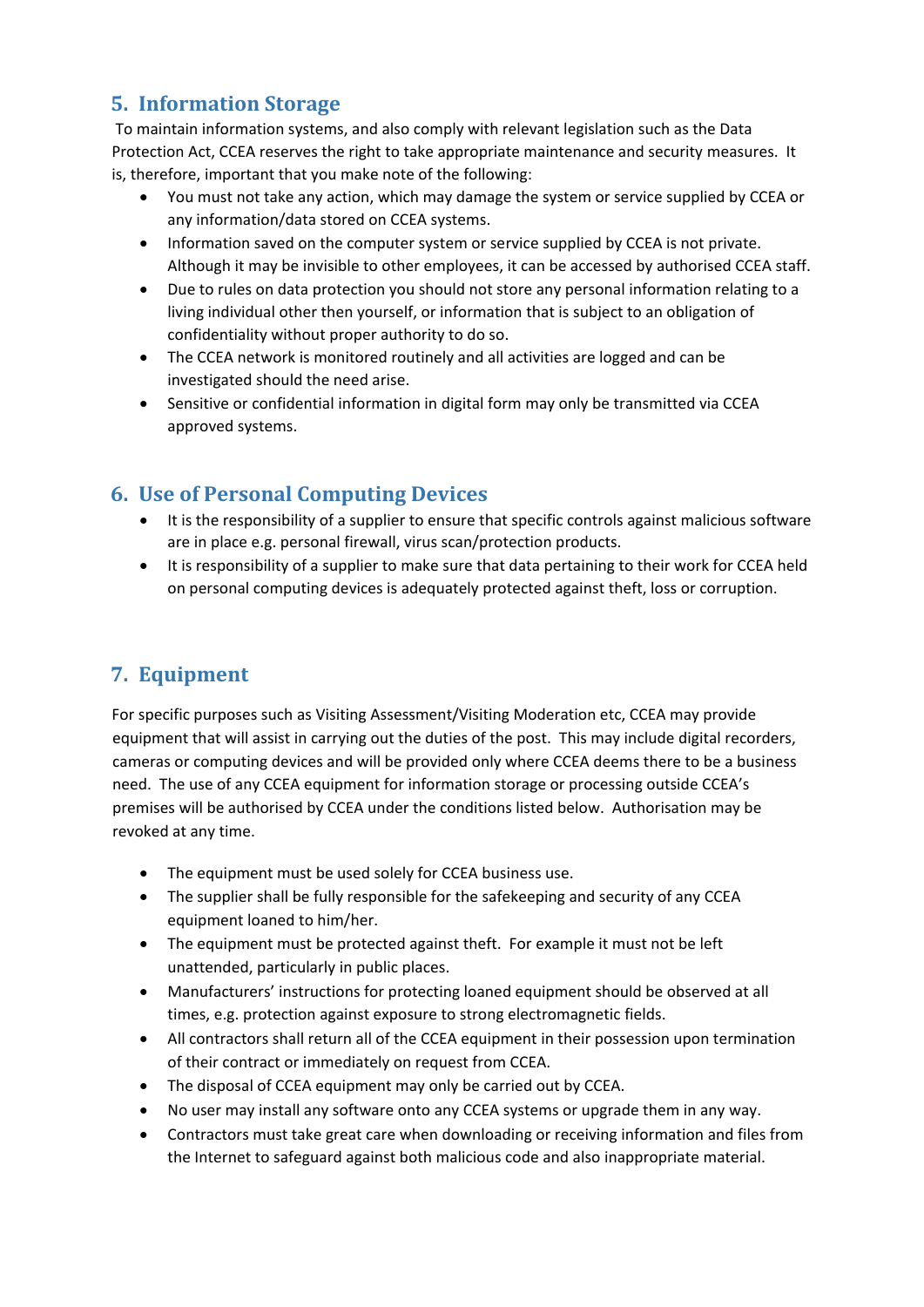#### <span id="page-6-0"></span>**8. Removable Media (including memory sticks)**

Use of removable media is not recommended for CCEA purposes due to the inherent security risks it provides. Where it is used, the following steps must be taken:

- Personal information must not be stored on re-usable media.
- All CCEA-related information on re-usable media must be fully erased so that data may not be recovered before re-use.
- All CCEA-related confidential or sensitive information on re-usable media must be encrypted.
- Non-erasable media containing sensitive or personal information that is no longer required must be provided to CCEA for secure destruction.

# <span id="page-6-1"></span>**9. Software Policy**

#### <span id="page-6-2"></span>**9.1 Protection of Copyright**

- It is the policy of CCEA to respect all computer software copyrights and adhere to the Terms & Conditions of any licence to which CCEA is a party.
- CCEA will not condone the use of any software that does not have a licence and any supplier found to be using, or in possession of, unlicensed software for CCEA purposes will be considered in breach of contract.
- In relation to work being carried out on behalf of CCEA, all suppliers must ensure compliance with legal restrictions on the use of material in respect of which there may be intellectual property rights, such as copyright, design rights, trademarks. Advice on such restrictions can be sought from the CCEA Business Assurance unit.

# <span id="page-6-3"></span>**10. Internet (or Services) Access**

Internet access may be granted to suppliers whilst they are on CCEA premises. Authority to use CCEA internet access facilities will be granted on the conditions provided below. Authorisation may be revoked at any time.

- Suppliers must not create, store, transmit or download any material that is illegal, defamatory or infringes copyright, trademark or patent laws.
- Suppliers must not use any CCEA system to distribute unsolicited advertising.
- Suppliers must not use any CCEA facility to send or circulate any text, file, picture, graphic, sound clip or video clip that has the potential to give cause for offence or hurt to feelings to the recipient/s either inside or outside CCEA.
- Suppliers must not use CCEA facilities to create, access, display, download, store, or transmit any text, file, picture, graphic, sound clip or video clip that exceeds the bounds of generally accepted standards of decency and good taste.
- Suppliers must not use CCEA facilities to create, access, display, download, store, or transmit any text, file, picture, graphic, sound clip or video clip that pertains to any product or service not permitted to minors by law.
- Suppliers must not use CCEA facilities to create, access, display, download, store, or transmit any excessively large document, file, picture, graphic, sound clip or video clip such